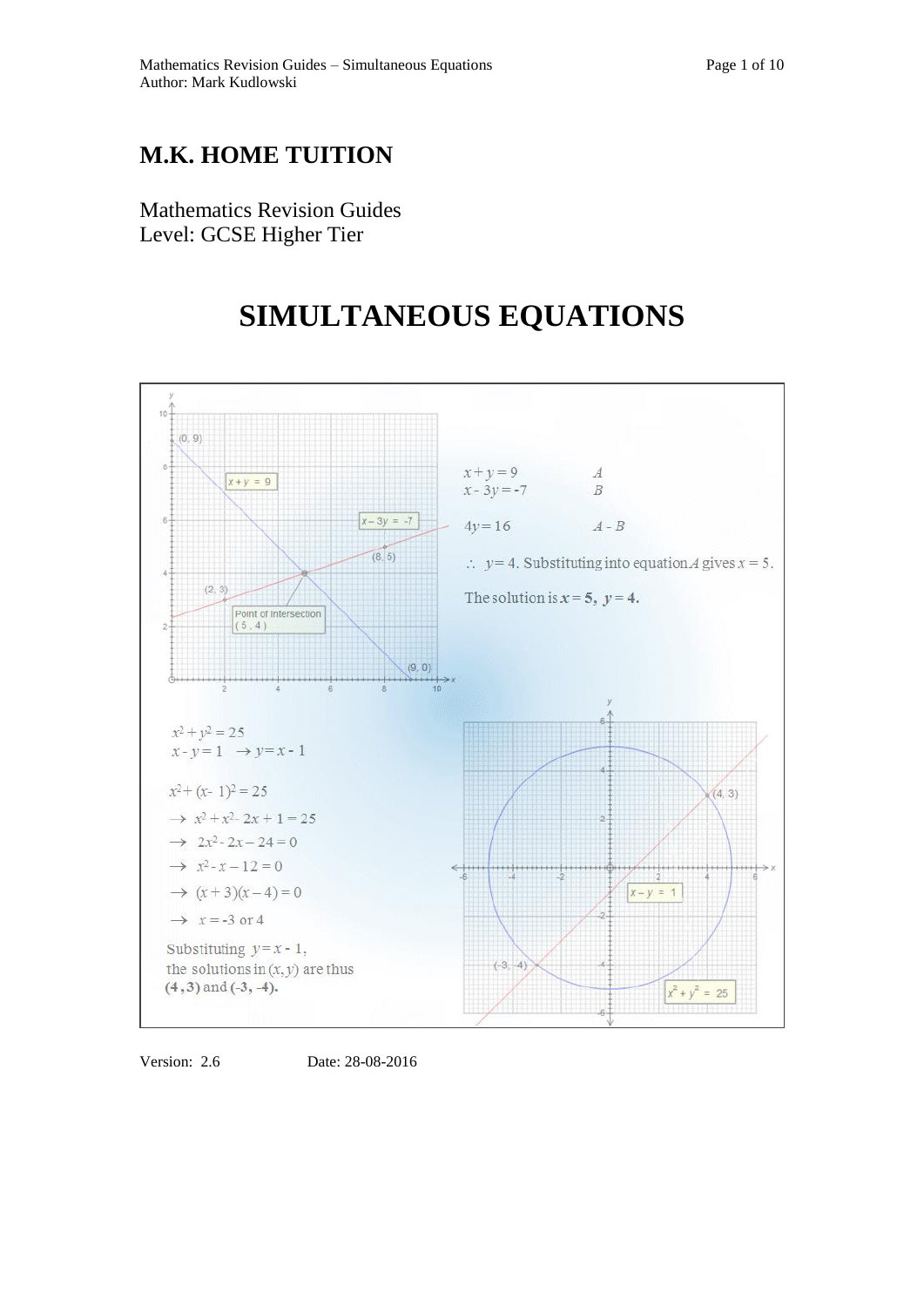### **SIMULTANEOUS EQUATIONS**

#### **Introduction.**

We begin this section with a 'tea-time' problem.

**Example (1) :** An apple and a banana cost 50p in total, and the apple costs 10p more than the banana. Find the cost of each fruit.

We need to find two numbers that add to 50, but which also differ by 10. This requirement can be rewritten in algebraic terms as a pair of equations.

If *a* is the cost of an apple, and *b* the cost of a banana, we can say

 $a + b = 50$ ;  $a - b = 10$ .

What we have here is a pair of **simultaneous equations** in two variables, *a* and *b.* 

Each equation has an infinite number of solutions by itself, but the combination has only one solution.

There are three methods of solving linear simultaneous equations.

#### **Elimination method.**

Returning to Example (1), we have the equations

 $a + b = 50$  *A*  $a - b = 10$  *B* 

If we were to add equations *A* and *B*, we would be left with

$$
2a = 60 \qquad \qquad A + B
$$

Since  $2a = 60$ ,  $a = 30$ , and therefore the apple costs 30p. Because the apple and the banana cost 50p in total, the banana costs 20p.

What we have done here is eliminate the variable *b* by adding the two equations and deducing  $a = 30$ . Then, we substituted  $a = 30$  into the equation  $a + b = 50$  to obtain  $b = 20$ .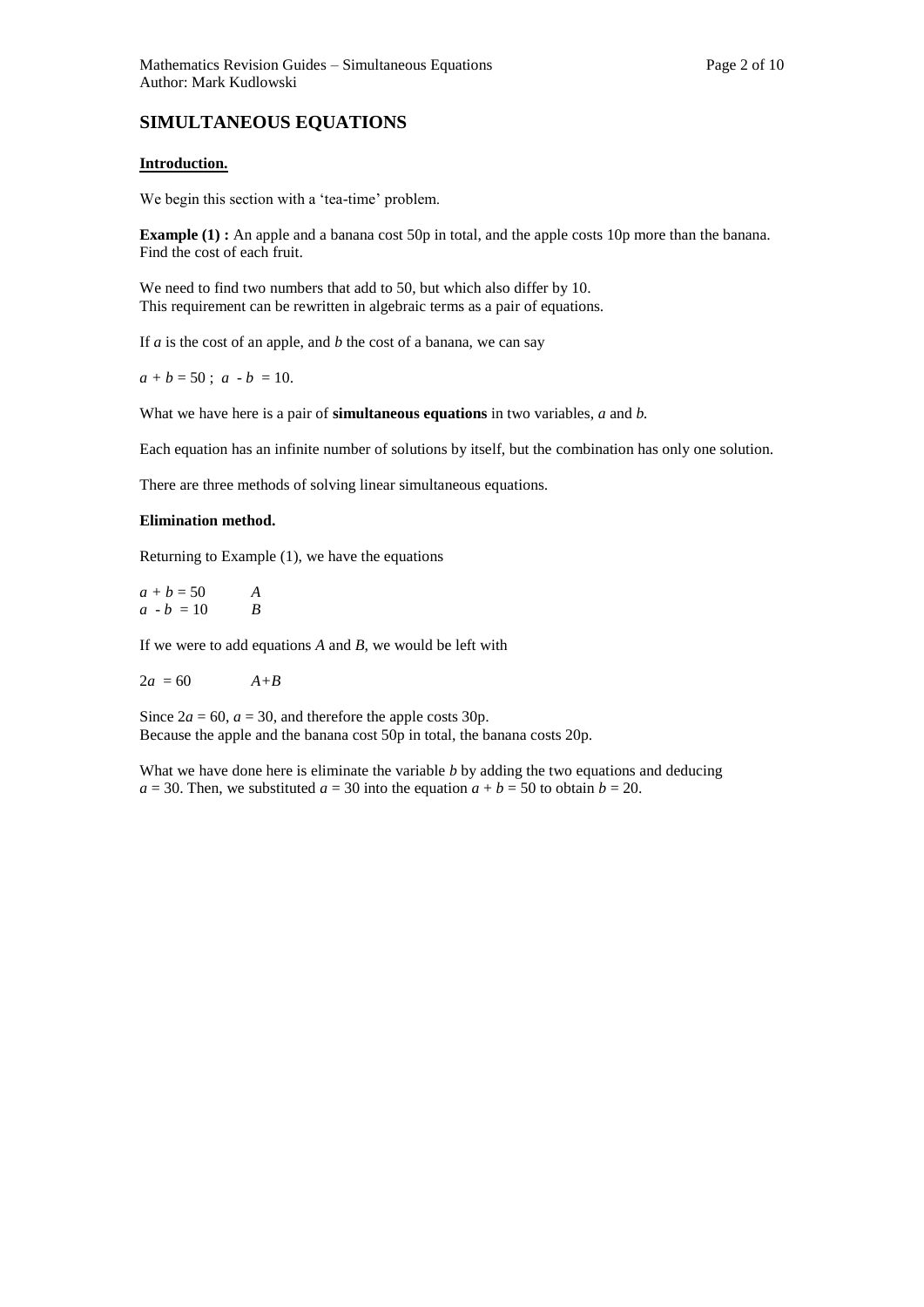Mathematics Revision Guides – Simultaneous Equations Page 3 of 10 Author: Mark Kudlowski

**Example (2):** A football league uses a rather peculiar points scoring system, whereby teams obtain *w* points for a win, *d* points for a draw and no points for a loss.

Dynamics have won 5, drawn 3 and lost 2 games and are on 31 points. Locos have won 6, drawn 1 and lost 3 games and are on 32 points.

How many points does this league award for a win, and how many does it award for a draw ?

We begin by forming a pair of simultaneous equations out of the given data. Because a win is worth *w*  points and a draw is worth *d* points, we can form the equation  $5w + 3d = 31$  from Dynamics' statistics. Similarly, we can form the equation  $6w + d = 32$  from Locos' statistics. We can ignore the lost games, as a loss is worth zero points here. Therefore :

 $5w + 3d = 31$  *A*  $6w + d = 32$  *B* 

We can multiply equation *B* by 3, and subtract equation *A* from the result :  $5w + 3d = 31$  *A*  $18w + 3d = 96$  3*B* 

 $13w = 65$   $3B - A$   $\therefore w = 5$ 

Substituting 5 for *w* in the first equation gives  $25 + 3d = 31$ , and thus  $3d = 6$  and  $d = 2$ . This league therefore awards 5 points for a win and 2 points for a draw.

**Example (3):** Use the elimination method to solve the simultaneous equations  $x + 4y = 2$ ;  $x - 3y = -5$ 

 $x + 4y = 2$  *A*  $x - 3y = -5$  *B* 

It is possible to eliminate *x* by subtracting equation *B* from equation *A*.

$$
7y = 7
$$
  $A-B$ 

This gives  $y = 1$ , and so the value could be substituted into either of the original equations. Substituting into equation *A* gives  $x + 4 = 2$ , therefore  $x = -2$ .

The solution to these equations is therefore  $x = -2$ ,  $y = 1$ .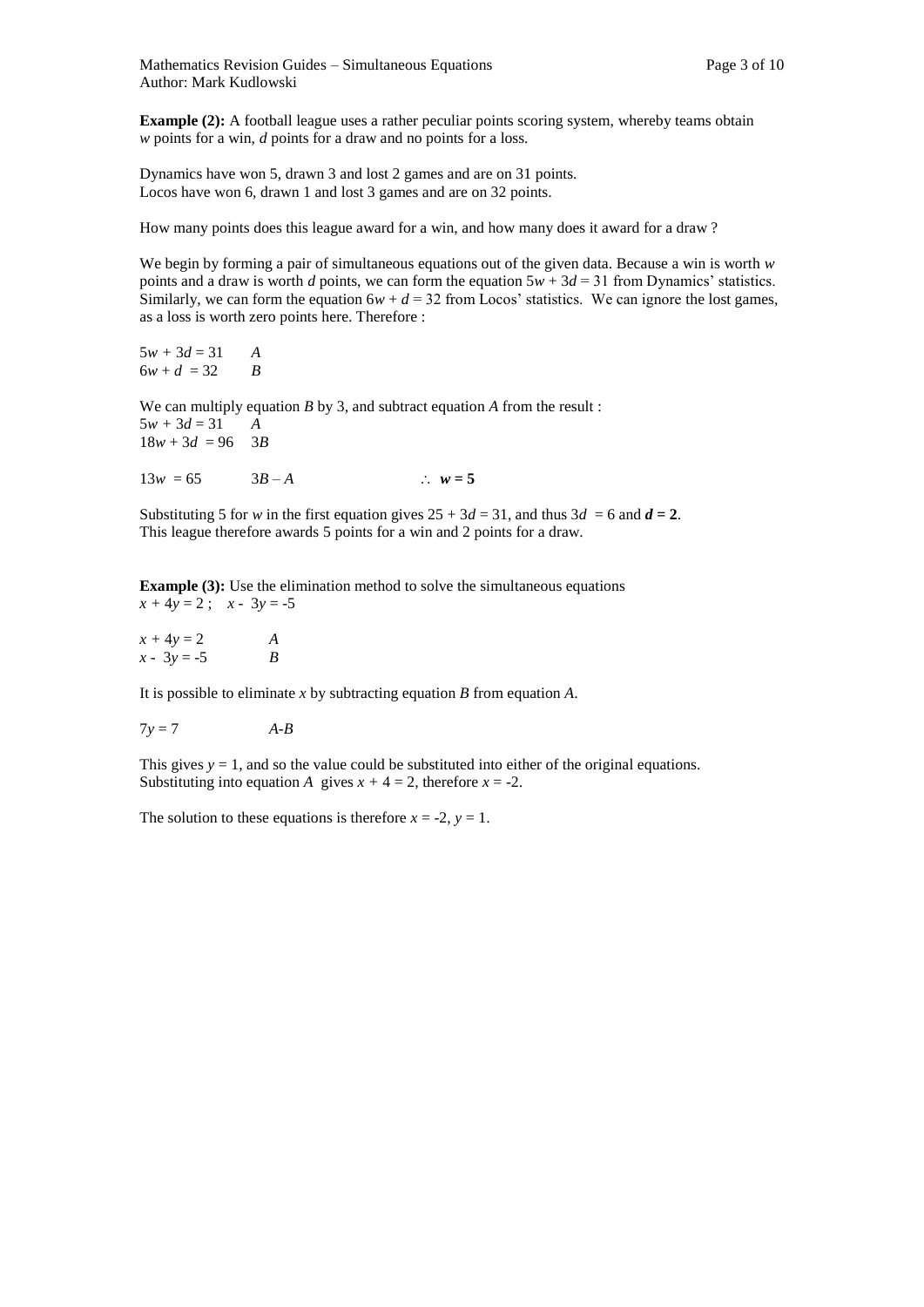In this method, take one of the equations and express one variable in terms of the other.

**Example (3a):** Use the substitution method to solve the simultaneous equations:  $x + 4y = 2$  (*A*);  $x - 3y = -5$  (*B*)

In equation *B* above,

 $x - 3y = -5$  is the same as  $x = 3y - 5$ , so we substitute for *x* by replacing all instances of *x* with the expression 3*y* - 5.

Equation *A* can thus be rewritten as  $(3y-5) + 4y = 2$ , or  $7y - 5 = 2$ , hence  $7y = 7$ .

This gives  $y = 1$  as in the elimination method, and substitution into equation *A* gives  $x = -2$  as before.

#### **Graphical interpretation.**

This brings us to the graphical method of solving linear simultaneous equations, of which an example will be shown later in this document.

**Example (3b):** Use graphs to solve the simultaneous equations:  $x + 4y = 2$ ;  $x - 3y = -5$ 

Plot the graphs of the two functions corresponding to the equations. The coordinates of the point of intersection give the solution.

$$
x + 4y = 2
$$
 can be rewritten as  $y = \frac{2-x}{4}$ .

Use points  $(2, 0)$  and  $(0, 0.5)$  (for example) .

Similarly  $x - 3y = -5$  can be rewritten as 3  $y = \frac{x+5}{2}$ .

Use points  $(-5, 0)$  and  $(4, 3)$  for example.

The point of intersection is (-2, 1), corresponding to  $x = -2$ ,  $y = 1$ .

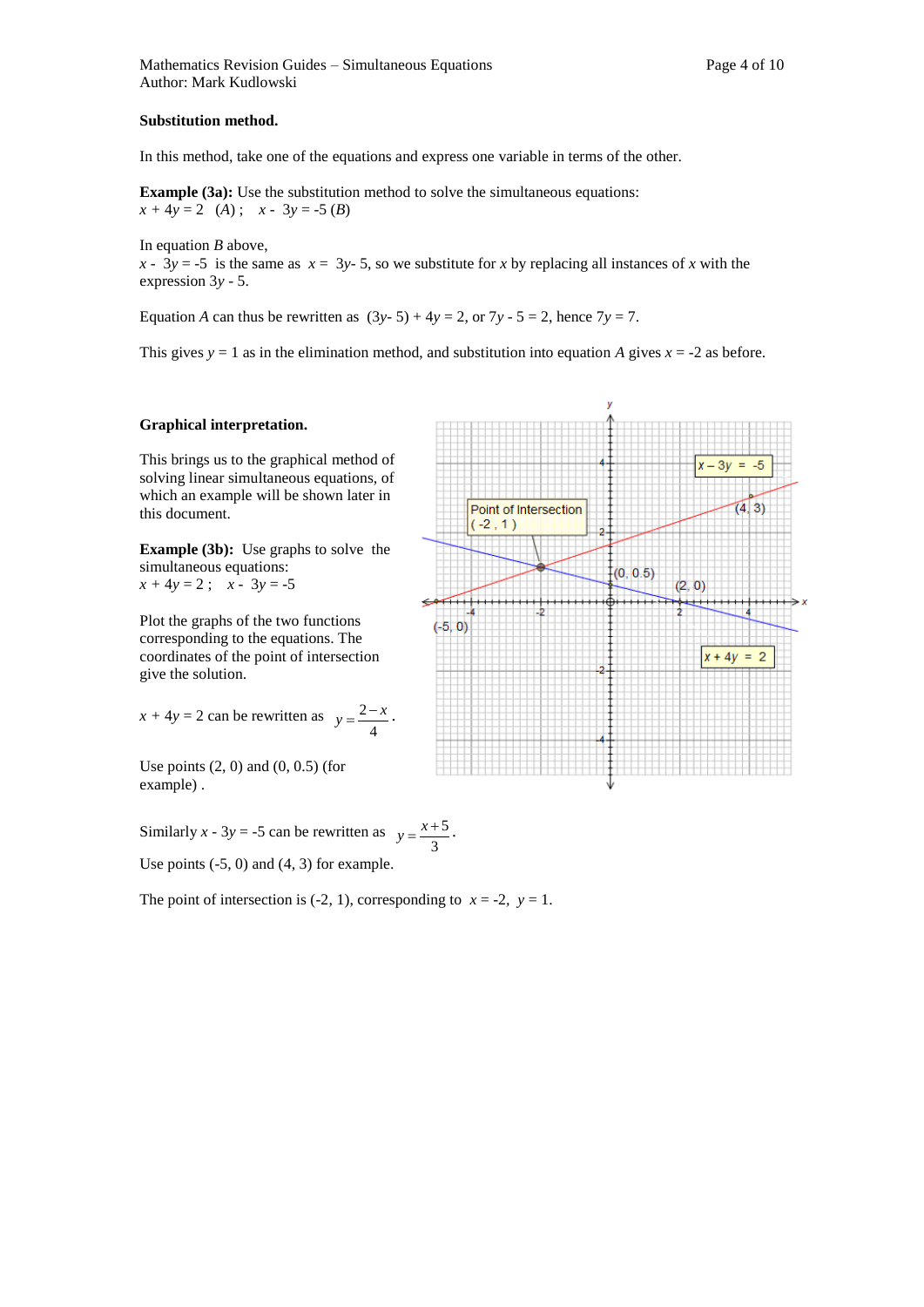#### **Example (4):**

Use the elimination method to solve the simultaneous equations  $3x - 4y = 17$ ;  $2x + 5y = -4$ 

 $3x - 4y = 17$  *A*  $2x + 5y = -4$  *B* 

We need to multiply both equations by a suitable number so that one of the variables can be eliminated. (The choice of *x* as the variable to eliminate is arbitrary - we could have used *y*.)

Note that the coefficients (i.e. the multiples) of *x* in the two equations are 2 and 3. We need the coefficients of *x* to equal the L.C.M . of 2 and 3, namely 6, in order to eliminate, hence the choice of multipliers. Note also that, because the coefficients have the same sign, we eliminate by subtraction.

| $6x - 8y = 34$   | 2A        |
|------------------|-----------|
| $6x + 15y = -12$ | 3B        |
| $23y = -46$      | $3B - 2A$ |

This makes  $y = -2$ . Substituting into equation *A* gives  $3x - (-8) = 17$ , and thus  $x = 3$ .

 $\therefore$  The solution is  $x = 3$ ,  $y = -2$ .

**Example (4a):** Repeat the last example, but eliminate *y* first*.* 

Had we chosen to eliminate *y,* the working would have been

| $3x - 4y = 17$ | A |
|----------------|---|
| $2x + 5y = -4$ | B |

The L.C.M. of the coefficients of *y* is 20 (ignoring the signs), hence the multipliers. Also, since the signs are different, we eliminate by addition.

$$
15x - 20y = 85\n8x + 20y = -16\n23x = 69
$$
\n5A + 4B

This makes  $x = 3$ . Substituting into equation *A* gives  $9 - 4y = 17$ , and thus  $y = -2$ .

 $\therefore$  The solution is  $x = 3$ ,  $y = -2$ .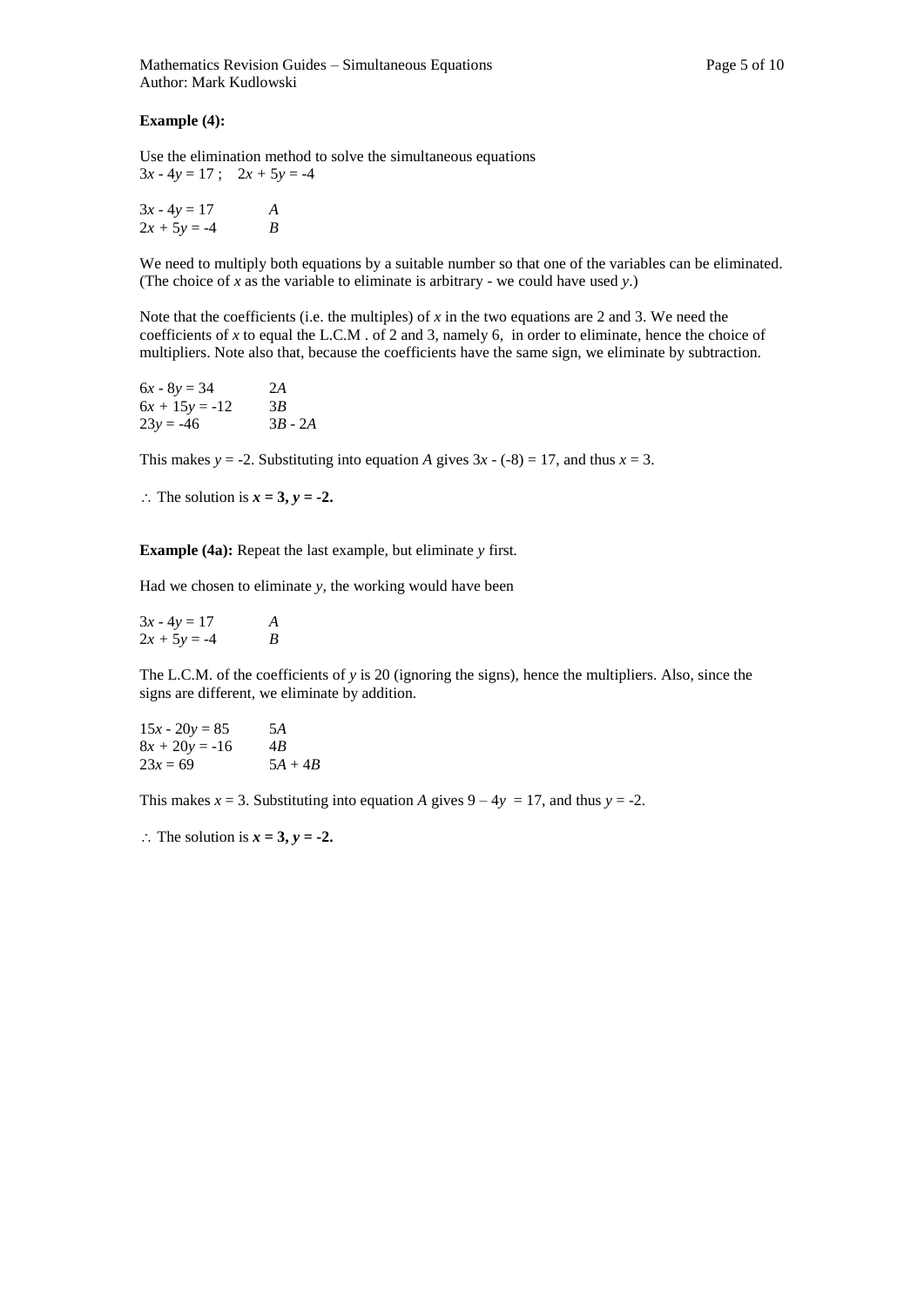#### **Example (5):**

Use the substitution method to solve the simultaneous equations  $x + 2y = 7$ ;  $3x + y = 1$ 

The second equation can be rewritten as  $y = 1 - 3x$ and hence 1 - 3*x* substituted for *y* into the first equation, as  $x + 2(1 - 3x) = 7 \rightarrow 2 - 5x = 7 \rightarrow -5x = 5 \rightarrow x = -1.$ 

Substituting  $x = -1$  into the first equation gives  $y = 4$ .

 $\therefore$  The solution is  $x = -1$ ,  $y = 4$ .



Use graphs to solve the simultaneous equations  $x - 3y = -7$ ;  $x + y = 9$ .

The equations can be rewritten:

$$
x - 3y = -7 \rightarrow -3y = -7-x
$$

$$
\rightarrow 3y = x + 7 \rightarrow y = \frac{x+7}{3}.
$$

Two points to plot are  $(2, 3)$  and  $(8, 5)$ .

$$
x + y = 9 \longrightarrow y = 9 - x
$$

Two points to plot are  $(0, 9)$  and  $(9, 0)$ 

The two graphs meet at the point (5, 4) , therefore the solution is

 $x = 5, y = 4.$ 



Note: Graphical methods are rarely used in solving linear simultaneous equations at higher tier, as they might give only approximated results when we have fractional solutions. By contrast, the methods of elimination and substitution lead to exact solutions.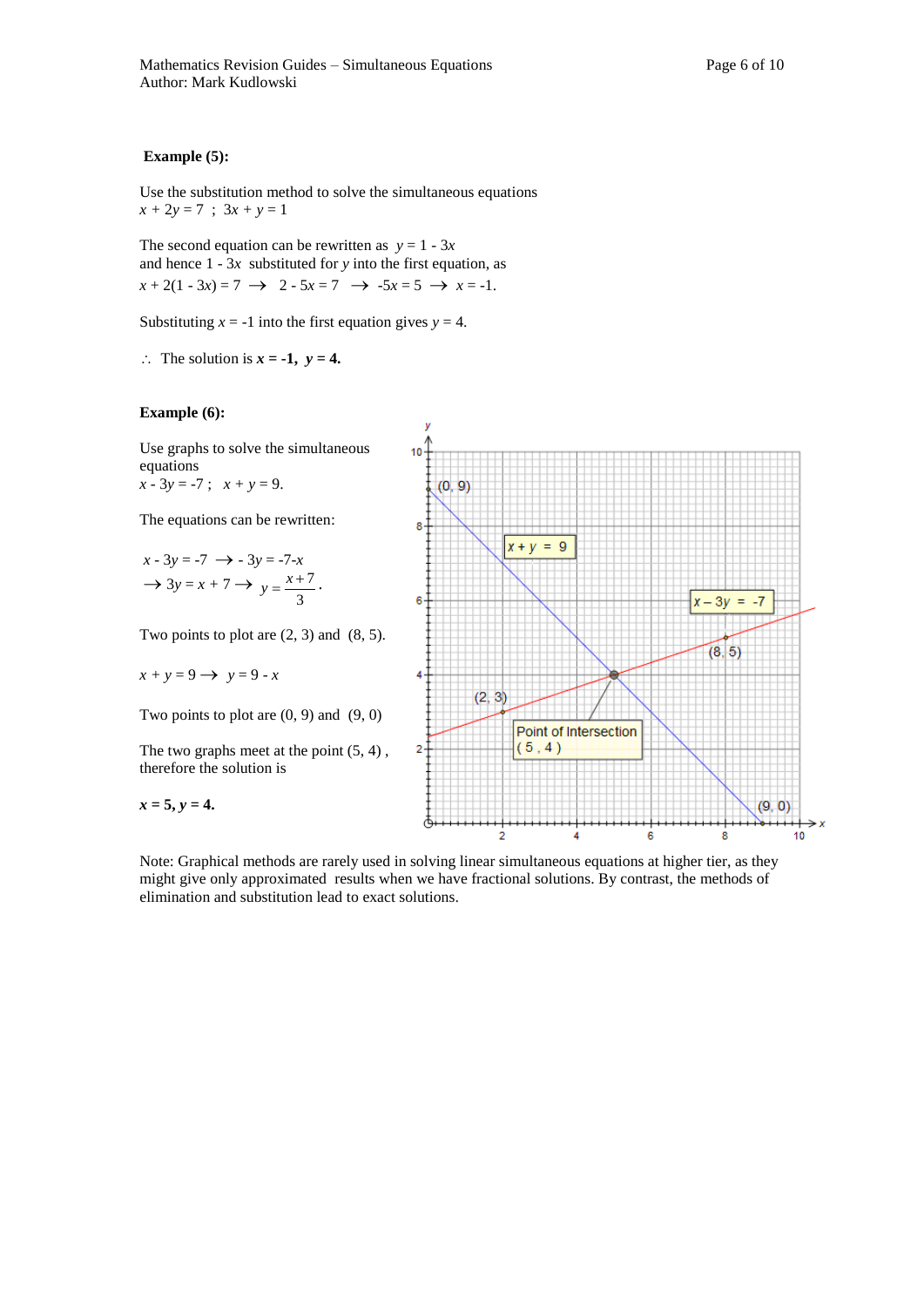#### **Linear / Quadratic Simultaneous Equations.**

The examples so far dealt with cases where both equations were linear. Here we will look at what happens where one equation is linear but the other is a quadratic.

**Example (7):** Solve the simultaneous equations  $y = x^2 - 3x + 4$  and  $y = x + 1$ .

This example is relatively simple because both equations have *y* solely on the left-hand side. We can use methods learnt when solving quadratic equations, as per the graphical examples of 'solving many quadratic equations from one'.

The original equations are

 $y = x^2 - 3x + 4$  $y = x + 1$ .

They therefore have a solution when  $x^2 - 3x + 4 = x + 1$ . This rearranges to give a new quadratic,  $x^2 - 4x + 3 = 0$ .

Factorising, we have  $(x - 3)(x - 1) = 0$  $\therefore$  *x* = 3 or *x* = 1.

To find the values of *y* corresponding to each value of *x*, we simply substitute into the linear equation *y* =  $x + 1$ . Hence, when  $x = 1$ ,  $y = 2$  and when  $x = 3$ ,  $y = 4$ .

The graphical solution is shown below; the quadratic curve and the line intersect at  $(1, 2)$  and  $(3, 4)$  – the solutions in  $(x, y)$  to the simultaneous equations..

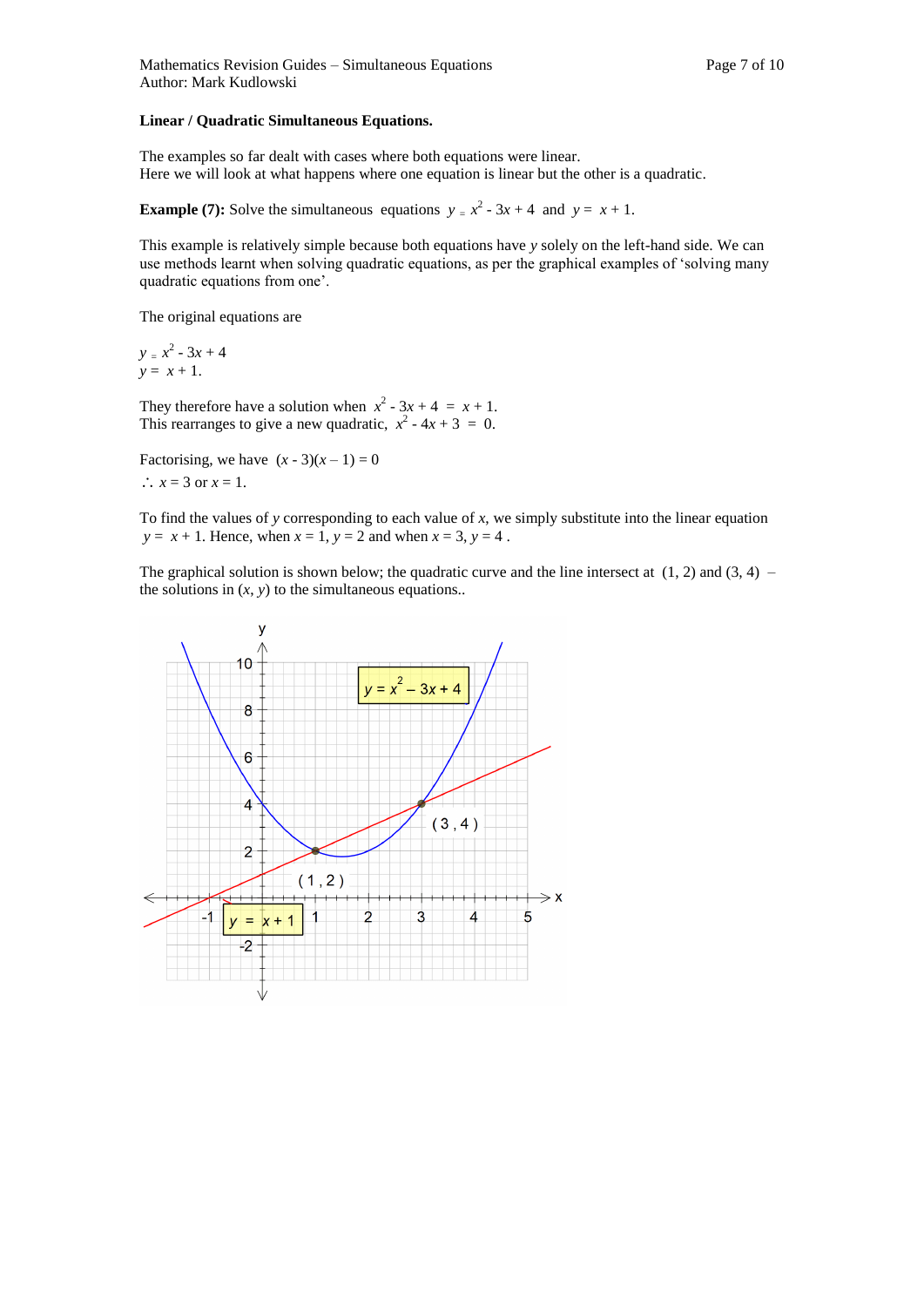**Example (8):** Solve the simultaneous equations  $x^2 + y^2 = 25$  and  $x - y = 1$ .

The first thing to notice is that it is impossible to use the elimination method here. You cannot add or subtract multiples of x from  $x^2$  and eliminate x from the equations, neither can you do the same with y.

This leaves only the substitution method as a viable option. It is generally easier to manipulate the linear equation, as in the example below.

$$
x2 + y2 = 25
$$
  

$$
x - y = 1
$$
  
*B*

Rearrange equation *B* to give

| $x^2 + y^2 = 25$        | A |
|-------------------------|---|
| $x = 1 + y$             | B |
| $\rightarrow y = x - 1$ | B |

Now substitute (*x*-1) for *y* in equation *A* :

| $x^2 + (x - 1)^2 = 25$  | A |
|-------------------------|---|
| $\rightarrow$ y = x - 1 | B |

Equation *A* can be simplified:

$$
x^2 + (x - 1)^2 = 25
$$

 $\rightarrow x^2 + x^2 - 2x + 1 = 25$ (expand)  $\rightarrow$  2*x*<sup>2</sup> - 2*x* – 24 = 0 (collect terms)  $\rightarrow x^2 - x - 12 = 0$  (take out common factor of 2)

 $\rightarrow$   $(x+3)(x-4) = 0$ (factorise)

$$
\therefore x = -3 \text{ or } 4.
$$

Having obtained *x,* the next step is to substitute the *x-*values back into equation *B* to find the *y*-coordinates*.* 

This gives  $y = -4$  when  $x = -3$ , and  $y = 3$  when  $x = 4$ .

The solutions in  $(x, y)$  are thus **(4 ,3)** and **(-3, -4).**

The graphical interpretation is shown above.

(N.B.  $x^2 + y^2 = 25$  is the equation of a circle centred at the origin and a radius of 5 units.)

Graphical methods of solution are also common in exams. Typically, the quadratic would be shown on the graph, and the student would have to plot the linear graph .

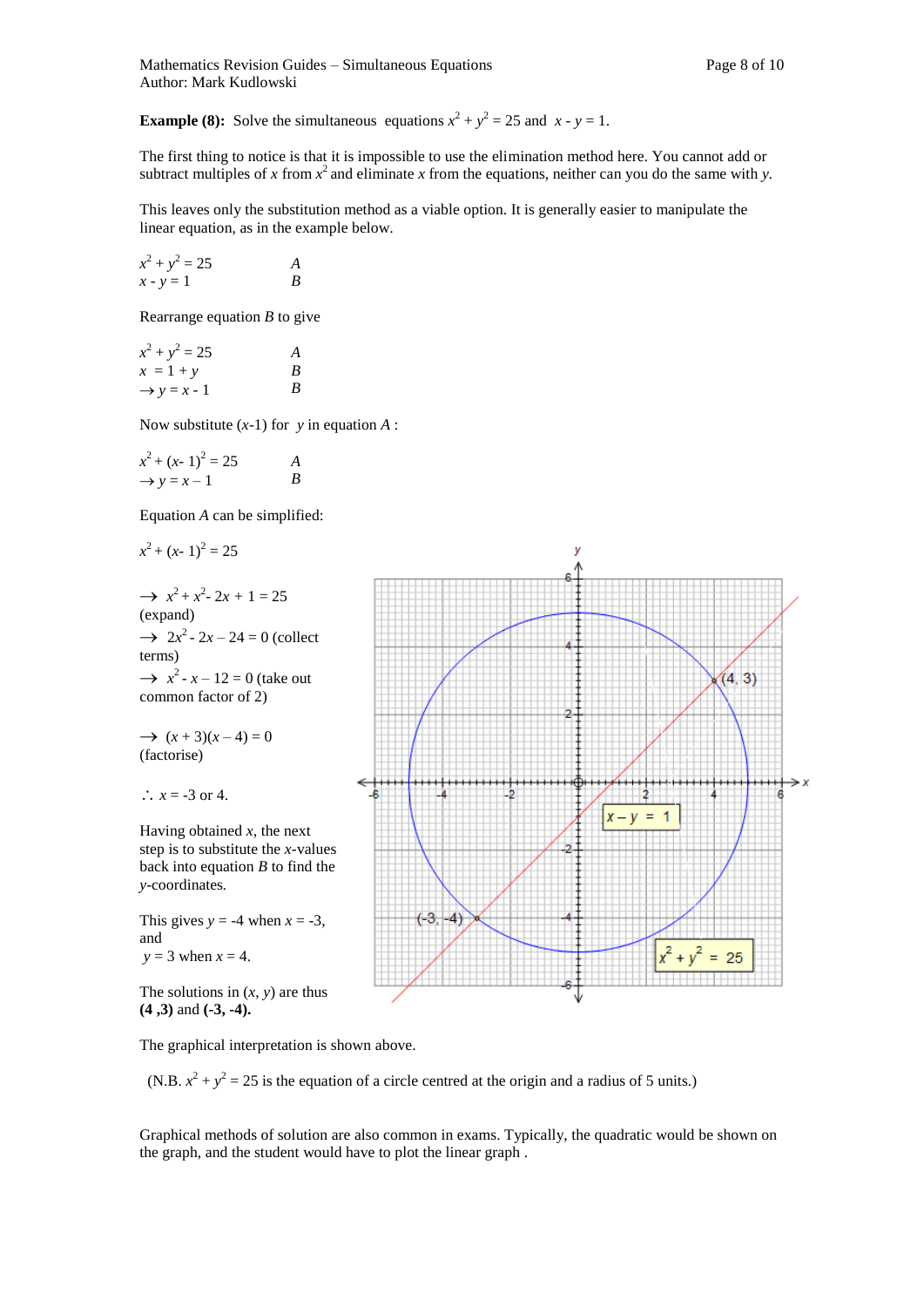**Example (9):** Solve the simultaneous equations

 $x^2 - 4x - y = 0$ ; 2*x* - *y* = 5

First we express  $y$  in terms of  $x$  in the second (linear) equation

 $x^2 - 4x - y = 0$  *A*  $y = 2x - 5$  *B* 

Substitute  $(2x - 5)$  for *y* in equation *A*:

$$
x^{2}-4x - (2x - 5) = 0
$$
  
\n
$$
\rightarrow x^{2} - 6x + 5 = 0
$$
  
\n
$$
y = 2x - 5
$$
  
\n*B*

Factorise the quadratic equation *A*:

$$
x^2
$$
- 6x + 5 = 0 → (x - 5) (x-1) = 0  
∴ x = 1 or x = 5.

Substituting for *x* in equation *B*,  $y = -$ 3 when  $x = 1$ , and  $y = 5$  when  $x = 5$ .  $\therefore$  The solutions to the simultaneous equations are  $(x, y) = (1, -3)$  and  $(5,$ **5).**

The solutions to the equations are shown where the straight line intersects the parabola - here it cuts it at the two points  $(x, y) = (1, -3)$  and  $(x, y) = (5, 5).$ 

It also illustrates a way of graphically solving many quadratics from one.